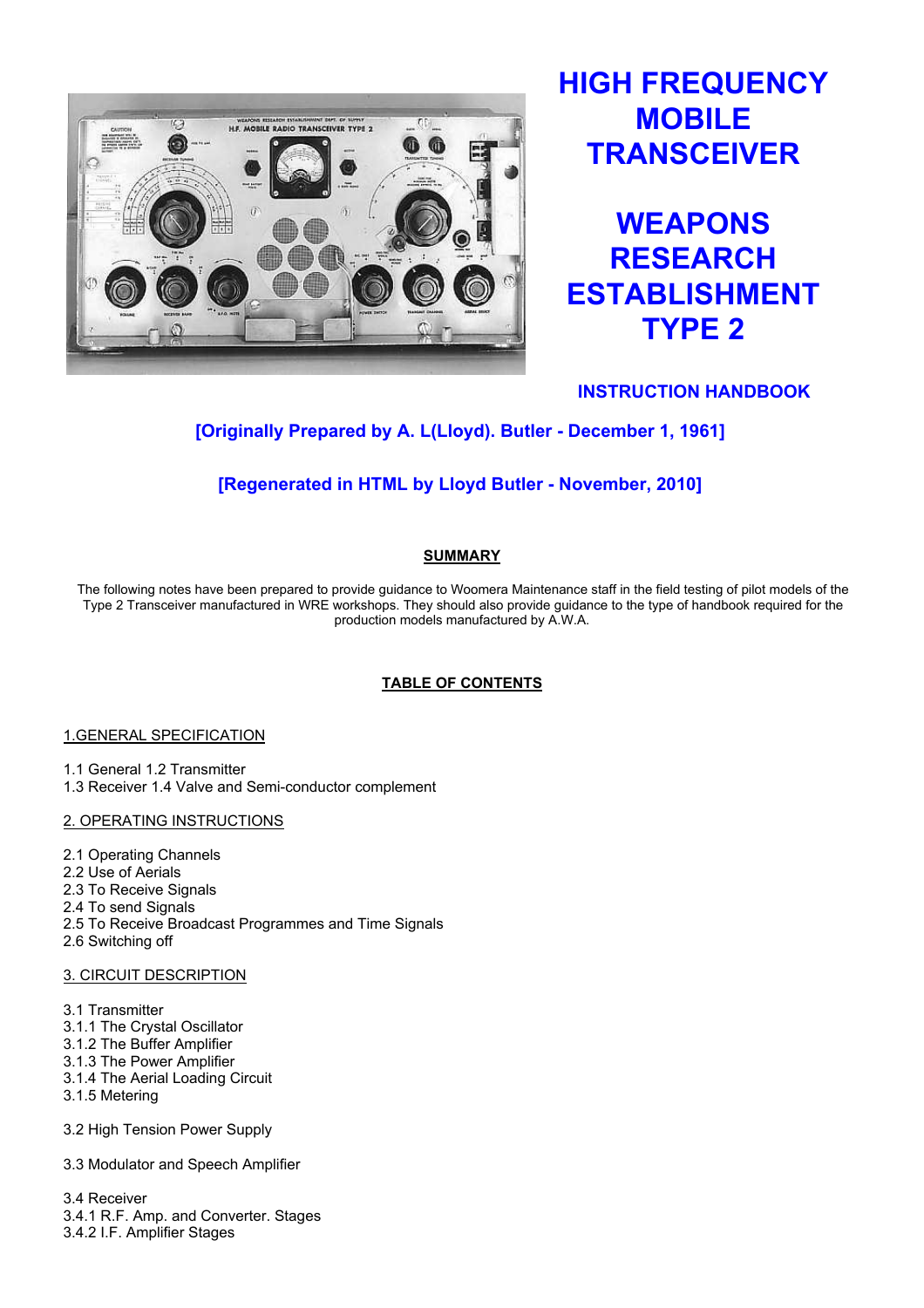- 3.4.3 2nd Detector and Automatic Volume Control
- 3.4.4 Beat Frequency Oscillator 3.4.5 Audio Amplifier Stages
- 3.5 Switching and Transmit-Receive Facilities
- 3.6 Reverse Battery Protection
- 3.7 Remote Operation

4. INSTALLATION

5. SETTING UP THE TRANSMITTER

5.1 Loading the transmitter to the aerial 5.1.1 Whip Aerial 5.1.2 Long Wire Aerial

#### 6. SETTING UP THE RECEIVER CRYSTAL LOCKED

#### 7. RECAUTIONS IN SERVICING AND OPERATION

#### 8. SERVICING NOTES AND MEASUREMENTS

8.1 Analysis of Sectional circuit sensitivity.

8.1.1 RF & I.F. Sensitivities - Receiver 8.1.2 Audio Sensitivities - Receiver 8.1.3. Speech Amplifier Sensitivity

#### 8.2 Voltage Analysis

8,2.1 Receiver 8,2,2 Transmitter 8.2.3 Modulator 8.2.4 H.T. Power Supply

#### 9. RECEIVER ALIGNMENT

9.1 I.F. Stages 9.2 RF Stages 9.2.1 Location of coils and Trimmers 9.2.2 Band 1 - Broadcast 550 - 1600 Bc/s 9.2.3 Band 2 - 2.5-7 Mc/s 9.2.4 Band 3 - 7-20 Mc/s 9.2.5 Locking Adjustments 9.2.6 Centre Tracking points

#### 10. ADJUSTMENT OF MODULATOR AND SPEECH AMPLIFIER

10.1. Adjustment Modulator Collector Current 10.2. Adjustment. of Modulator Level and Performance checks

#### 11. APPENDIX I - Neutralisation check of Amplifiers

#### 12. SOME COMPONENT LAYOUT PICTURES

#### 13. OTHER REFERENCES

#### LIST OF DIAGRAMS

Drawing C4788 (7 sheets) - Schedule of Components

Drawing C4078 (sheets 2 to 18 ) - Electrical Parts List

Drawing C4078 (sheet 1) - Circuit Diagram

On Line Circuit Diagram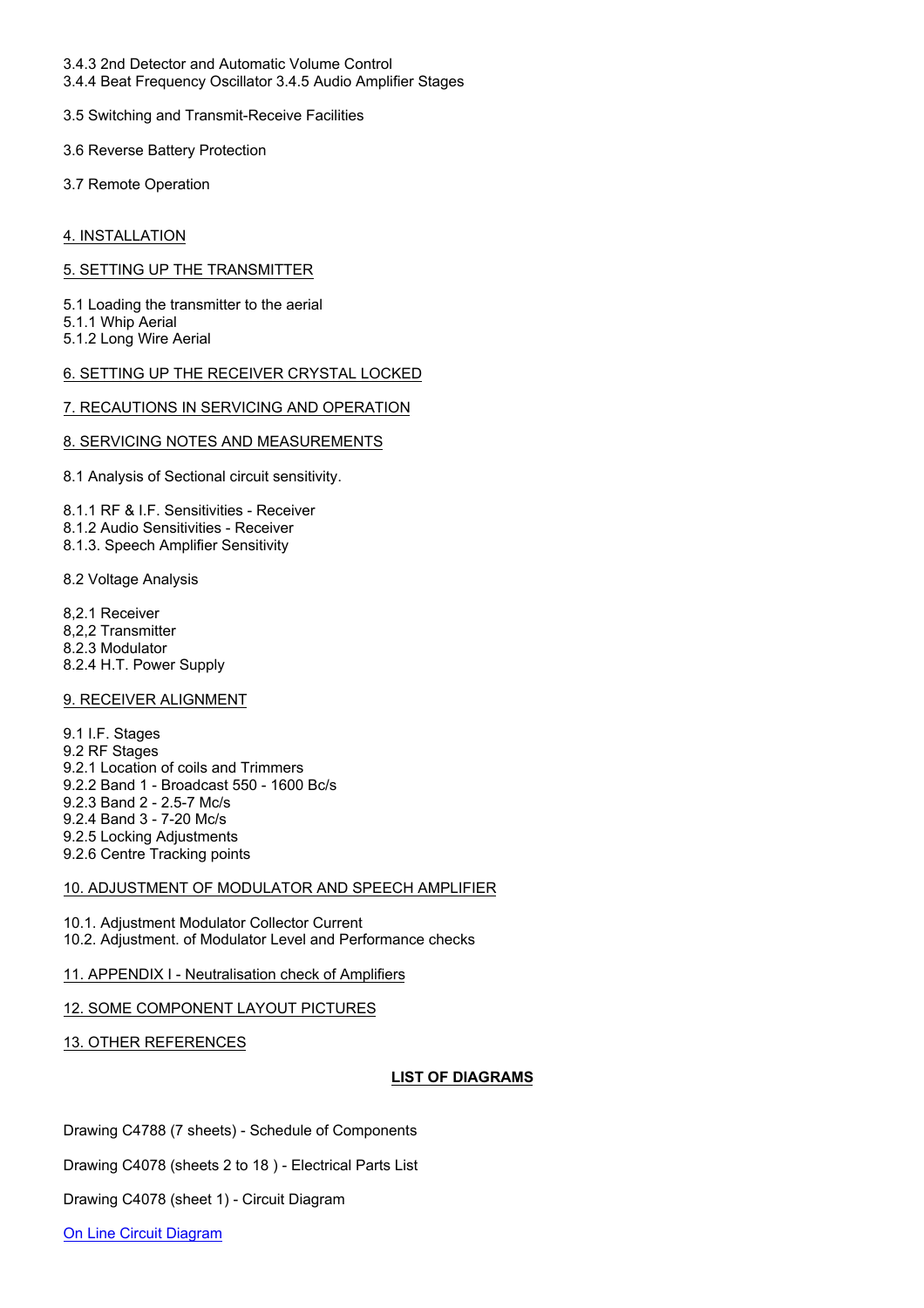## 1. GENERAL SPECIFICATION

## 1.1 General

- (a) Physical Size 16" wide a 10.25" deep x 8" high (8.25" high with anti-vibration mounts).
- (b) Weight 40 lbs.
- (c) Dustproof providing front cover is in place and cable entry holes are filled.
- (d) Not suitable for mounting without outside protection from weather.
- (e) Remote control facilities Remote microphone with press to talk facility. Also remote speaker extension.
- (f) Temperature Range MINUS 10°C to PLUS 70°C with some reduction of efficiency at higher temperatures.
- (g) Maximum Storage Temperature 75°C.

(h) Power Source - 12 volt battery supply (NOTE POSITIVE EARTH ONLY).

- (i) Battery load Receive only 18 mA (quiescent operation)
	- Receive & Transmit (Standby) 0.82A Transmit Speech - 5A (Modulator quiescent) Transmit Speech - 6A (100% modulation) Transmit C.W.- 4.5A

1.2 Transmitter

- (a) Frequency Range 2.5 to 12 Mc/s
- (b) Operating channels switched, all pretunable between 2.5 to 12 Mc/s.
- (c) Mode of Transmission Radio Telephony or Radio Telegraphy (C.W.)
- (d) R.F. Output Power 12 watts.
- (e) Aerial system Preset operation for each channel for both whip and 0.25 wave long wire.
- (f) Overall frequency Response 400 c/s to 2500 c/s +/- 2db. Response falls sharply below 400 c/s and above 2500 c/s.
- (g) Noise level below 50% modulation at 1000 c/s, 35 40 db.
- (h) Harmonic Distortion 50% modulation 1000 c/s 5%.
- (i) Crystals D type 20 pf circuit capacity

## 1.3 The Receiver

(a) Frequency Range - 550 to 1600 Kc/s, 2.5 to 20 Mc/s tunable, plus two crystal locked channels each within the range of 2.5 to 12 Mc/s.

- (b) Intermediate Frequency 455 Kc/s.
- (c) Mode of Reception Radio Telephony or Radio Telegraphy (C .W.) Beat Frequency Oscillator fitted.
- (d) Overall Sensitivity

 (1) H.F. Bands - In the region of 1 micro- volt to the aerial via a 50 ohm source to give 50 mW audio output with a signal to noise ratio of 6 db at 25°C.

 (2) Broadcast Band - 2 to 5 microvolts to the aerial via a 50 ohm source to give 50 mW audio output with a signal to noise ratio of 6db at 25°C.

- (e) Bandwidth Approx. 5 Kc/s at 3 db points.
- (f) Image Ratio 550 KHz 30 dB
	- 2.5 MHz 40 dB
	- 12 Mc/s 20 dB
	- 18 MHz 16 dB
	- 20 Mc/s 4 dB
- (g) AVC Characteristic 1 microvolt to 1000 microvolts 3 dB change in audio output level.
	- 1 microvolt to 100 millivolts 10dB change in audio output level.
- (h) Aerial Circuit input impedance suitable for 10-50 ohms aerial.
- (i) Beat Frequency Oscillator Variable 7500 c/s 0 4000 c/s.
- (i) H.F. Oscillator Temperature stability (Temp. Range 20 $^{\circ}$ C to 70 $^{\star}$ C).
- H.F. Bands Tunable Less than 1% shift
- Broadcast Band 3 to 5% shift
- Crystal locked Less than 0.01% shift
- (k) Max. audio output 290 mW into 3.5 ohm load at 1000 c/s.
- (l) Distortion audio amplifier 5% at 150 mW 1000 c/s.
- (m) Crystal D type Circuit capacity 20pf

## 1.4 Valve & Semi-conductor complement

## **Transmitter**

1. 6AU6WA, or CV4023

- 1. 6AQ5W, or CV4019, or 6005
- 1. 2E26

#### Modulator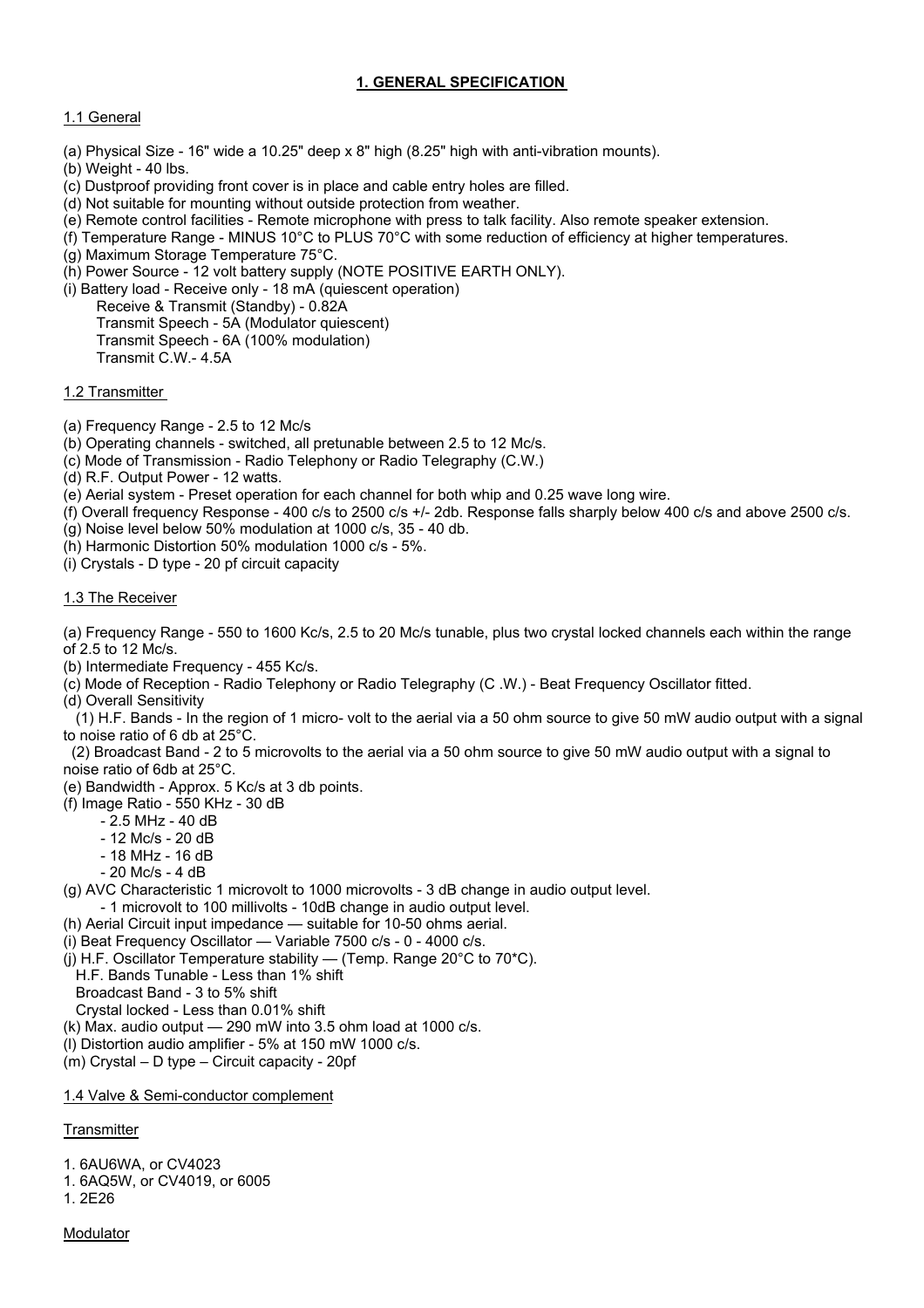2. OC45 1. OC72 2. 2N301

H.T. Power Supply

2. 2N301 4. OA210

Receiver

3. OC170 2. OC45 1. OC44 2 OA261 1. OC71 2. OC72 1. HC7002

L.T. Circuit

1. OA31

#### OPERATING INSTRUCTIONS

#### 2.1 Operating.Channels

A plate on the front panel of the unit is provided to indicate the frequency of the transmitter operating channels and the locked frequency receiver channels that are available for use. For stationary operation either the tunable section of the receiver or the locked channels may be used, but during mobile operation it is essential to receive on the locked channels. The correct channel to use is determined by previous arrangement with the base stations and depends on the radio network involved, and the variable operating conditions which are effected by the time of the day, the season, and the distance.

#### 2.2 Use of Aerials

Whip aerial. The whip is used for mobile operation and for stationary operation where communication is not difficult. The "Aerial Select" switch is turned to the "Whip" position for this aerial.

Long wire Aerial. This is used for stationary operation only when communication on the whip is unsatisfactory and improved performance is required. Connect the aerial links for the required frequency as indicated on the aerial reel and tie the end designated "mast" to a high object. The end marked "Transceiver" is connected to the aerial terminal of the transceiver. If a counterpoise wire is also provided, run this out along the ground under the aerial, and connect the end to the earth terminal of the transceiver. When the transceiver is mounted in the vehicle, the counterpoise is not required. The whip aerial feed wire must not be connected when operating on a long wire. For best results the aerial wire should be at right angles to the direction of communication. The "Aerial Select" switch is turned to the "Long Wire" position for this aerial.

#### To Receive Signals

Turn the "Power Switch" to either of the following positions :"Rec. only", "Send/Rec. speech", or "Send/Rec. Morse". It is advisable to operate as much as possible in the "Rec only" position as negligible current is drawn from the battery under this condition. The other two positions are only used where the delay in waiting for the transmitter warm up is not permissible i.e. between transmissions during and operating schedule.

For frequency locked operation turn the "Receiver Band" switch to either "CHA" or "CHB" as indicated for the required frequency on the plate on the front panel. Set the "Volume" control as is required.

For tunable operation turn the "Receiver Band" switch to the required freouency range (position 2 or 3 for communication purposes), and tune the "Receiver Tuning" dial to the correct frequency as indicated on the scale. Adjust the "Volume" control to give a suitable sound level from the loudspeaker and adjust the tuning around the calibrated spot until the signal (if available) is heard.

On reception of speech signals the "B.F.O. note" control must be in the "OFF" position. The control can be felt to click into this position when turning extreme anti-clockwise. Unless this is in position, an interfering note will be heard. On reception of morse (C.W.) signals, the "B.F.O. note" control is adjusted to give a suitable pitch.

Note. When using the receiver in tunable operation, it may be necessary to transmit first, so that a reply can be received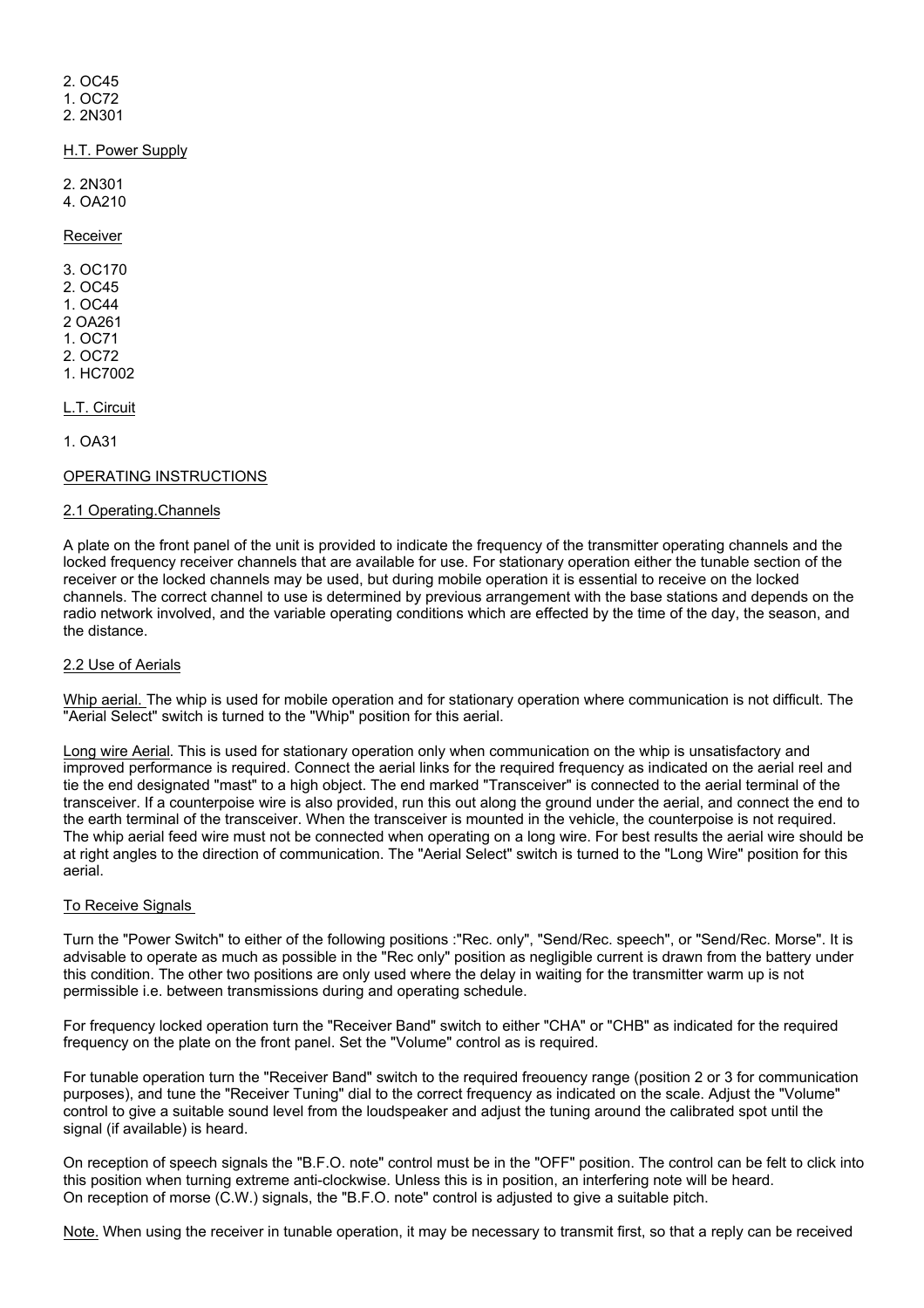to find the exact spot on the receiver dial. However, to prevent. interference to other stations, it is important that a check is made to see if the channel is clear before transmitting.

#### 2.4 To Send Signals

Turn the "Power Switch" to the "Send/Rec. Speech" position for speech operation or the "Send/Rec. Morse" position for morse (C.W.) operation. Allow 30 sections for the transmitter heaters to warm up. The switch is normally left in this position for the duration of the communication schedule. Set the "Transmit Channel" switch to position A,B, or C indicated for the required frequency on the plate on the front panel.

Before initial transmission the transmitter tuning must be checked. Unscrew the transmitter tuning lock, press the switch at the right hand of the meter down to the "Tune & Send Morse" position, and adjust the "Transmitter Tuning" control for a minimum meter reading. This should read approximately 70 ma if operating correctly but could vary from 60 to 80 mA depending on the way the aerial is erected and on battery voltage. Screw up the transmitter tuning lock on completion of tuning and restore the switch to the "Receive" position.

To send speech, press the button on the microphone which is then ready to accept voice. To restore to receive condition, release the button.

#### Caution

The microphone button can be locked on by turning and care should be exercised that this is not accidently turned when pressing. Care should also be taken to ensure that the switch at the right of the meter is left in the "Receive" position otherwise the transmitter will continuously emit a signal.

For morse (C.W.) transmission, a morse key with a plug attached is provided. The plug is inserted in the jack designated "Morse Key" at the commencement of the communication schedule. The switch at the right of the meter is used as a send/receive switch for morse operation. The morse key plug must be withdrawn when it is required to send speech or tune the transmitter.

#### 2.5 To Receive Broadcast Programmes and Time Signals

When used at long periods for amenities, it is important that the "Power Switch" is left in the "Rec. Only" position to prevent high battery discharge. In this position the current drain feeding the transistor receiver is that small, that it can be ignored.

Band switch position 1 (B/Cast) is the normal broadcast band but positions 2 or 3 may be used for short wave broadcast when out of range of the lower frequency stations. Positions 2 and 3 are also used for time signals in the tunable condition of the receiver.

The nature of the aerial used is not very important when used for receiving purposes only.

#### .6 Switching Off

On completion of use of the transceiver, the power switch must be returned to the "OFF" position.

#### 3. CIRCUIT DESCRIPTION

#### 3.1 The Transmitter

The transmitter is a three stage three channel crystal controlled unit. Channel change is controlled by a three position switch. All channels can be preset within the range of 2.5 to 12 Mc/s.

#### 3.1.1 The Crystal Oscillator

The oscillator uses a 6AU6WA ruggedised valve as a pierce oscillator. Three crystals are provided under the control of the channel switch. The crystals are "D" type and the crystal circuit capacity is 20 pf.

#### 3.1,2 The Buffer Amplifier

This stage gives sufficient power gain from the oscillator to drive the power amplifier. It provides isolation between these two stages and is also used as a keying point for C.W. operation. The valve used is a ruggedised type 6AQ5W. Tuning of the plate circuit is achieved by the adjustment of L201, L202 and L203 respectively for channels A, B and C. Capacitors C214, C215, C216 and C217 can be connected to cover a wave range as required. With the largest condenser C217 connected, the coils can be adjusted to a minimum frequency of 2.5 Mc/s. With no condensers connected, the coils can be adjusted to a maximum frequency of 12 Mc/s.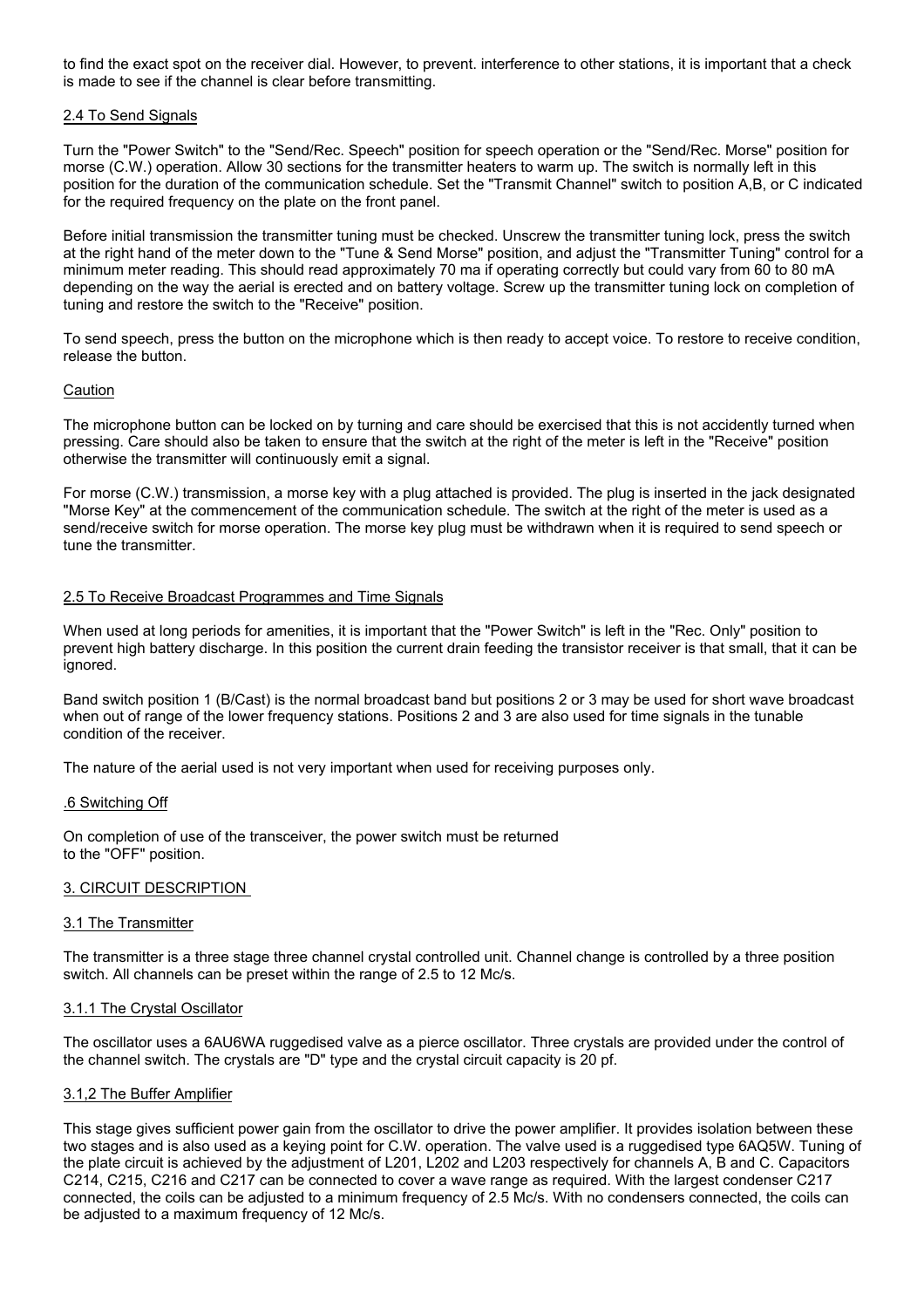The cathode of the valve is jacked for the manipulating key connection.

#### 3.1.3 The Power Amplifier

This is a 2E26 beam power tetrode. Approximately 350 volts of H.T. is applied to this stage and when loaded correctly operates at a cathode current of 70 mA. Under these conditions, 10 to 12 watts is delivered to the aerial.

Grid bias is mainly achieved by grid leak resistance R208 but sufficient protective bias is applied to prevent excessive dissipation during key up condition. Protective bias is partly applied from cathode resistance and partly by returning the grid circuit to the 12 volt negative supply line.

The P.A. plate is shunt fed to the P.A. tank inductance L205.

This reduces the chance of electric shock during adjustment operations. To cover the range of frequencies of 2.5 to 12 Mc/s, the inductance L205 has four plate taps, and two fixed capacitors C220 and C221 are provided. If connected as specified, the tank Q will remain quite near to optimum value over the frequency range. The P.A. is resonated by tuning C219. This variable capacitor is sufficiently small to prevent the operator from finding an unwanted harmonic once the taps are preset correct.

#### 3.1.4 The Aerial Loading Circuit

Each of the three channels on the transmitter can be preset for correct loading to supply two different aerial systems. The two systems are selected by a switch designated Long Wire/Whip.

Tapped loading inductance L206 allows a capacitive aerial to be resonated. If the aerial is inductive capacitors C222, C223, or C224 can be inserted. To resonate the aerial in this case, a capacitor over large is connected and adjustment is again made by adding inductance on L206.

As there are six preset aerial loading conditions that can be set up. Six tap leads are provided for L205 and L206 and six connecting posts for the series capacitors to be connected.

It is recommended that if a long wire is used it should be a 0.25 wave. In most cases such an aerial will not require series L or C, - L206 will be shorted out and the condensers bypassed. Where more than one frequency is used, one length of aerial with taps at each 0.25 wave point can be provided. The aerial select switch is designated "long wire" for this operation.

The "whip" position of the switch is provided for mobile operation on a whip aerial. Under most normal conditions, L206 will always be required to load the whip.

#### 3.1.5 Metering

During normal operation the meter reads P.A. cathode current and is used to indicate resonance dip of the P.A. when adjusting the tuning condenser.

A switch is provided inside the unit to connect the meter to read P.A. grid current. This allows tuning of the buffer amp plate circuit inductances for an indication of maximum P.A. grid current. The switch has purposely been made inaccessible to the user to avoid confusion as it is not required once the transmitter has been preset by a technician.

A switch on the front panel can be pressed to select battery volts. This has been made non-locking to prevent the user from attempting to tune the P.A. with the meter incorrectly switched.

#### 3.2. The H.T. Power Supply

Two 2N301 power transistors are used in a D.C. converter of the saturating core variety connected in a push pull symmetrical arrangement. A simplified explanation of the operation is as follows:

The converter is readily made self starting by applying forward bias via divider R401 and R402. Switching on causes random impulses to appear across the various windings of TR401 of such polarities as to increase conduction in one transistor and decrease conduction in the other. The rise of collector current in the first transistor induces a voltage in its associated feedback winding of such polarity as to increase the base potential and further increase the collector current, whilst the fall of collector current in the second transistor induces a voltage in its associated feedback winding of such polarity as to decrease the base potential and further decrease the collector current.

The accumulated action causes the first transistor to turn fully on and the second transistor to turn off. The current in the first transistor continues to rise, at a rate determined by the inductance of the primary, until the transformer core saturates and the field collapses. The induced voltages now collapse and a reversed field is set up in the transformer causing regenerative "switch off" of the first transistor and regenerative "switch on" of the second transistor. The second condition will remain until the increase of collector current in the second transistor again causes the core to saturate and cause the field to collapse. The transistors continue to alternate between the two conditions at a frequency determined by the circuit constants and in the order of 400 Kc/s to 500 c/s.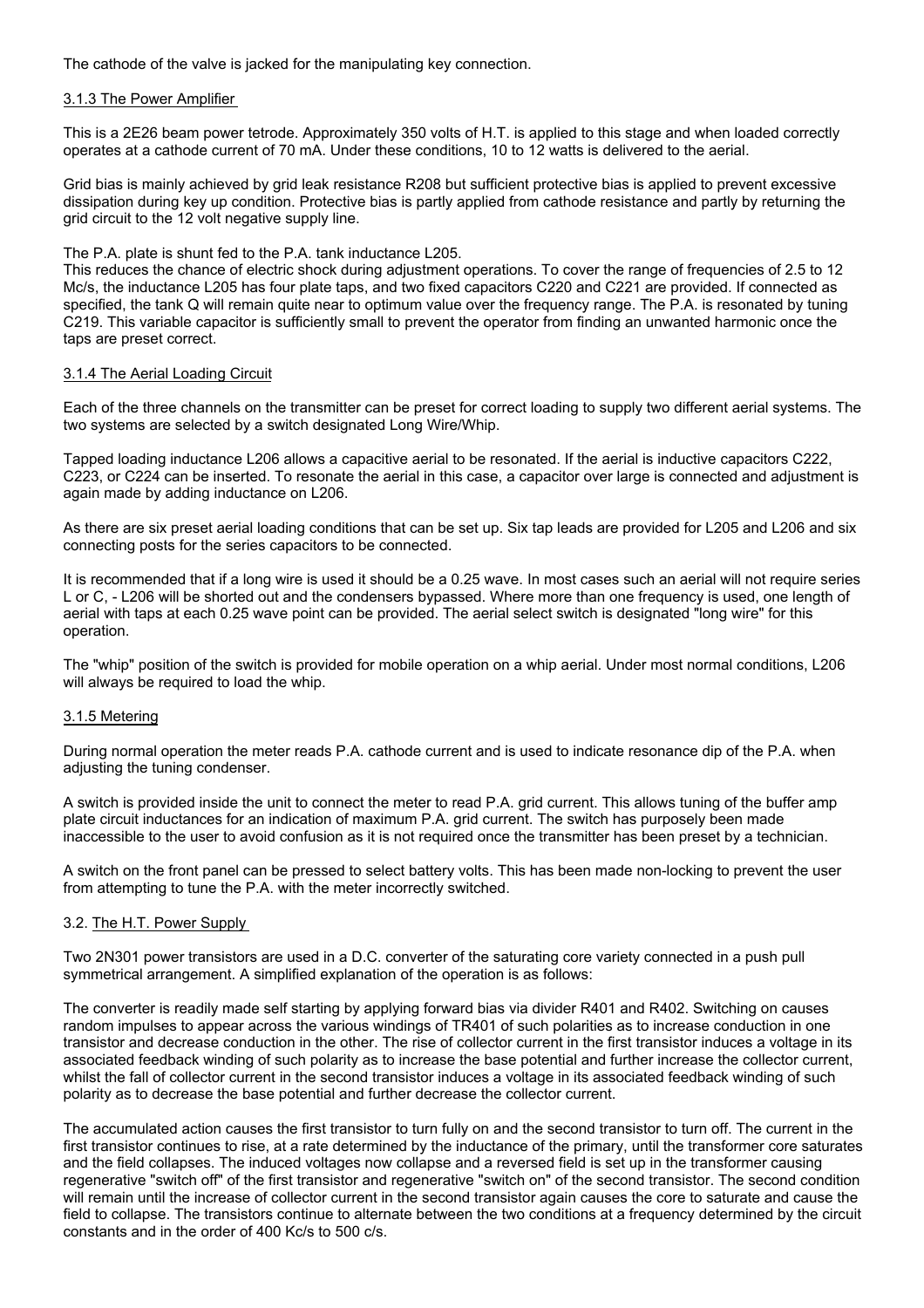The voltage is stepped up in the secondary of TR401 and rectified by four OA201 silicon diodes in a bridge circuit. After filtering, the nominal output voltage is 350 when the transmitter is loaded to a PA - Ik of 70 mA.

#### 3.3 The Modulator and Speech Amplifier

The output of the 25 ohm vitavox moving coil microphone is fed direct to the emitter of transistor V301 that is connected in grounded base operation. V302 and V303 amplify the power level suffcient to operate class B modulators V304 and V305.

Transistors V301, V302 and V303 are temperature stabilised via D.C. feedback in the emitter circuits. Transistors type OC45 are used in the first two R/C coupled stages in view of their low collector leaking current. This reduces the tendency for collector voltage bottoming so common to R/C coupled stages.

The 2N301 Modulator transistors are temperature stabilised by thermistor X301 connected in the base bias circuit. Base bias resistor R322 is adjustable and is set to a point of minimum cross over distortion in the transistors. That corresponds to a total collector current in V304 and V305 of about 60 mA.

The output of the modulator is applied to the plate and screen grid of the Power Amplifier V203 and can deliver up to 17 watts of audio at full battery volts.

The modulation level is set by potentiometer RV301.

#### 3.4 Receiver

The receiver is a fully transistorised unit consisting of an RF stage, mixer, separate H.F. oscillator, two I.F. stages and two audio stages. A five position switch SWG provides selection of bands and channels as follows :-

Pos. 1 - 550 to 1600 Kc/s (B/C Band)

- Pos. 2 2.5 to 7 Mc/s Tunable
- Pos. 3 7 to 20 Mc/s Tunable

Pos. 4 - CH.A (crystal locked any frequency 2.5-12 Mc/s)

Pos. 5 - CH.B (crystal locked any frequency 2.5-12 Mc/s)

#### 3.4.1;R.F. Amp and Converter Stages

The R.F. amp V501, Mixer V502 and oscillator V503 are all drift transistors type OC170.

As the impedance of the aerials expected to be used is comparable with the base input impedance of the first transistor, a tap for this purpose is not necessary on the aerial circuit coils and the aerial is connected direct to the base of V501. Base taps only are provided on the aerial coils. Tuning on all tunable bands is achieved with variable 3 gang condenser C501 A–B–C. Capacitors C530, C531 and C532 provide padding of the oscillator circuit to obtain tracking.

In tunable operation the oscillator is the transistor equivalent of the Hartley circuit and its output is injected into the emitter of the mixer transistor from a secondary winding on the oscillator coils. In crystal locked operation the circuit is the transistor equivalent of the Pierce oscillator. The crystals used are "D" type and the crystal circuit capacity is 20 pf. Injection in this case is from collector of the oscillator via capacitor C539 to the input circuit of the mixer.

The Locked Channel Aerial and R.F. tuned circuits are preset in their tuning before supply to the user. Coils TR504 and TR509 are set for channel A and coils TR505 and TR510 are set for channel B. To provide a range from 2.5 to 12 Mc/s capacitors C511 to C514 and C523 and C526 are connected in parallel with the coils as is necessary.

A large degree of temperature stabilisation is necessary to prevent excessive frequency shift of the oscillator and this is provided by a combination of emitter D.C. feedback from R512 and thermistor (X502) correction in the base bias circuit.

Normal emitter D.C. feedback is used on the mixer for stabilisation but the R.F. Amplifier has a special circuit to assist A.V.C. action (refer Paragraph 3.4.3).

#### 3.4.2 I.F. Amplifier Stages

Two stages of transistors type 0C45 provide most of the gain and selectivity in the receiver. To reduce instability and to give a more symmetrical selectivity curve, the collector to base capacity of both stages are neutralised by capacitors C604 and C610.

Normal emitter D.C. feedback is used for temperature stabilisation on V602 but V601 has a special circuit to assist the A.V.C. action (Refer Paragraph 3.4.3).

#### 2nd Detector and Automatic Volume Control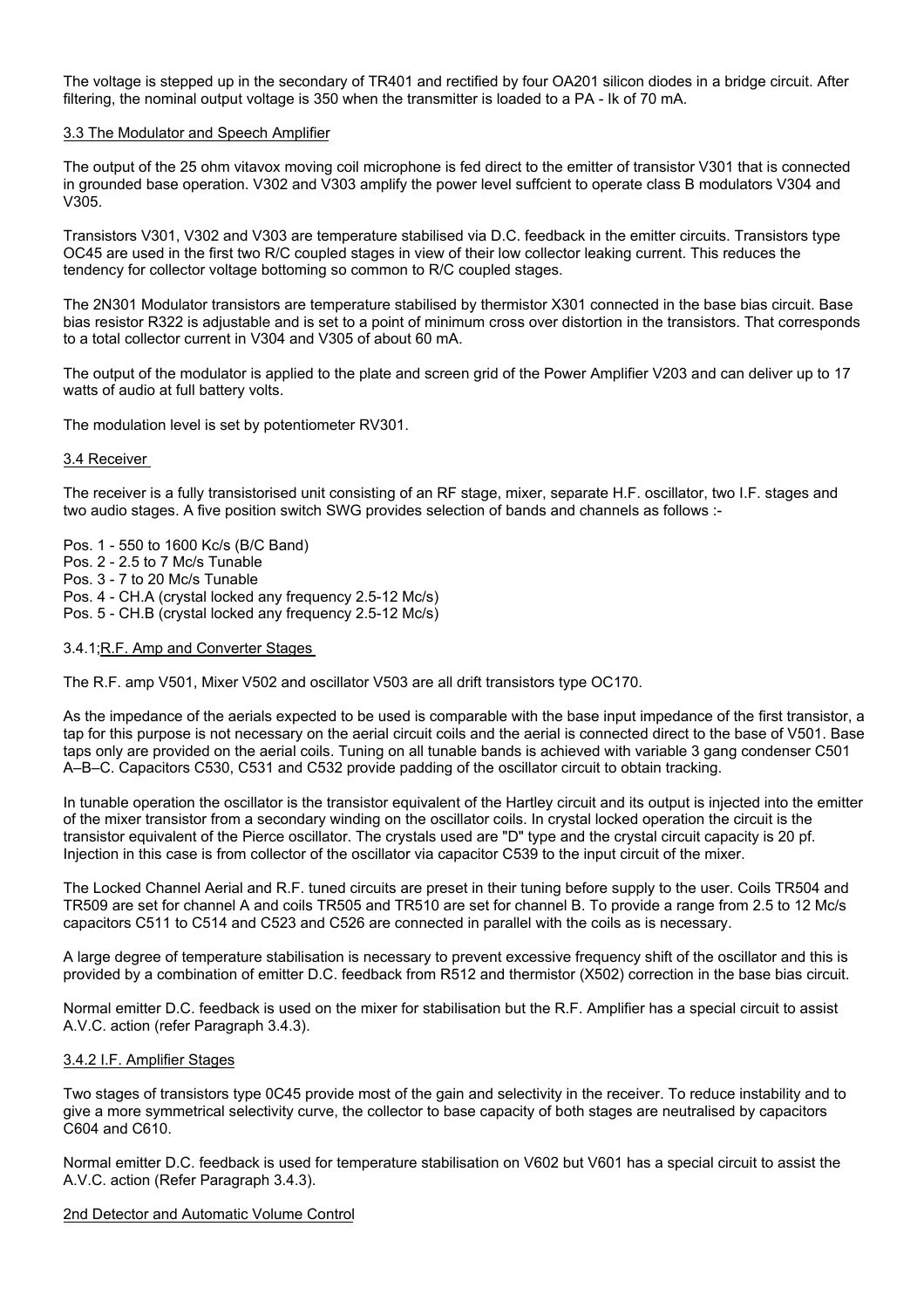Germanium diode MR602 is used for detection of the I.F. signal and the D.C. voltage developed across the load resistor R612 is used to provide automatic volume control to vary the gain of V501 and V601.

The base bias divider circuits of V501 and V601 are returned to earth via R612 and the voltage developed across this resistor by rectified signal current is of opposite polarity to the fixed forward bias. As this voltage increases, the forward bias on the base of the transistors is reduced and the base input impedance is increased. This in turn reduces the A.C. signal drive current and thus the overall gain of the stages. To increase the effectiveness of control, the amount of emitter resistance in the controlled stages has been reduced to a very small value. This eliminates most of the D.C. feedback that in a normal temperature stabilised stage would oppose A.V.C. action. To restore temperature stability, thermistors X501 and X601 are connected in the base divider circuit. To further improve the A.V.C action at high signals levels a shunt diode circuit is added. Voltages have been so proportioned that at low signal levels, diode MR601 does not conduct and the junction of R606 and MR601 is slightly positive in respect to the other side of the diode. As transistor V601 is controlled by A.V.C. action, the emitter current will reduce and cause the junction of R606 and MR601 to become more negative until a point is reached where the diode receives reverse polarity and conducts. As the diode is connected to the emitter tap of I.F.transformer TR601 and via C607 to earth, TR601 will be heavily damped to further reduce the signal level.

#### 3.4.4 Beat Frequency Oscillator

V603 is an 0C44 transistor connected in the transistor equivalent of the Colpitts circuit. Injection of this oscillator is via C609 to the base of I.F. amplifier V602. A large amount of D.C. emitter feedback is applied to reduce the amount of frequency change as temperature is increased. B.F.O. on/off and B.F.O. note control is facilitated by combination switch potentiometer SWH/RV601. The switch connects battery to this stage for switch on. The potentiometer RV601 varies the amount of D.C. voltage applied to Silicon Variable Voltage capacitor MR603. This device will vary its capacity from 30 pf when 12 volts of reverse potential is applied, to 130 pf, when the voltage is reduced to 0.1. MR603 is connected across the tuned circuit of the B.F.O. and the change of capacity, under control of the potentiometer, thus varies the frequency of the B.F.O.

#### 3.4.5 Audio Amplifier Stages

The output from the detector is fed via audio volume control RV602 to audio driver stage OC71 - V604. This is transformer coupled to a push pull class B OC72 transistor stage that can supply 290 milliwatts to the 4 inch loudspeaker.

Temperature stabilisation in V604 is via emitter feedback. Thermistor X631 stabilises the class B output stage over the temperature range. Emitter resistor R635 protects against thermal runaway at the extreme upper end of the temperature range.

#### 3.5 Switching and Transmit Receive Facilities

The main power switch is a 3 pole 4 position unit. The switching is as follows :-

Position 1 - OFF

Position 2 - REC. ONLY - 12 volts fed to receiver

- Position 3 SEND/REC SPEECH Receive Condition 12 volts to receiver - Transmit Condition - 12 volts to H.T. power supply - 12 volts to modulator
- Position 4 SEND/REC MORSE Receive Condition 12 volts to receiver - Transmit Condition - 12 volts to H.T. power supply (Modulator no power)

Relay PT is the transmit/receive change over relay and is operated either from the press to talk button on the microphone or from send/rec switch SWE that is used for tuning purposes and for C.W. operation. Contacts PT1, PT2 and PT3 distribute 12 volts to the various sections of the transceiver and contact PT4 is for aerial change over. A D.C. wetting voltage is supplied to the receive aerial contacts via R501 and R102 to break down any oxidisation that may occur.

#### 3.6 Reverse Battery Protection

Reverse battery must not be applied to the transceiver. However to protect the transistors against this accident occurring, germanium power diode OA31-MR101 is connected in the non-conducting direction across the load side of battery fuse FS1. Reverse battery causes the diode to conduct heavy current and open the fuse. CAUTION The fuse must not be replaced with any cartridge greater than 7.5 amp rating, as the protection diode could be caused to draw excessive current and be destroyed.

#### 3.7 Remote Operation

In mobile installations where it is desired to mount the transceiver in a position not accessible to the operator, the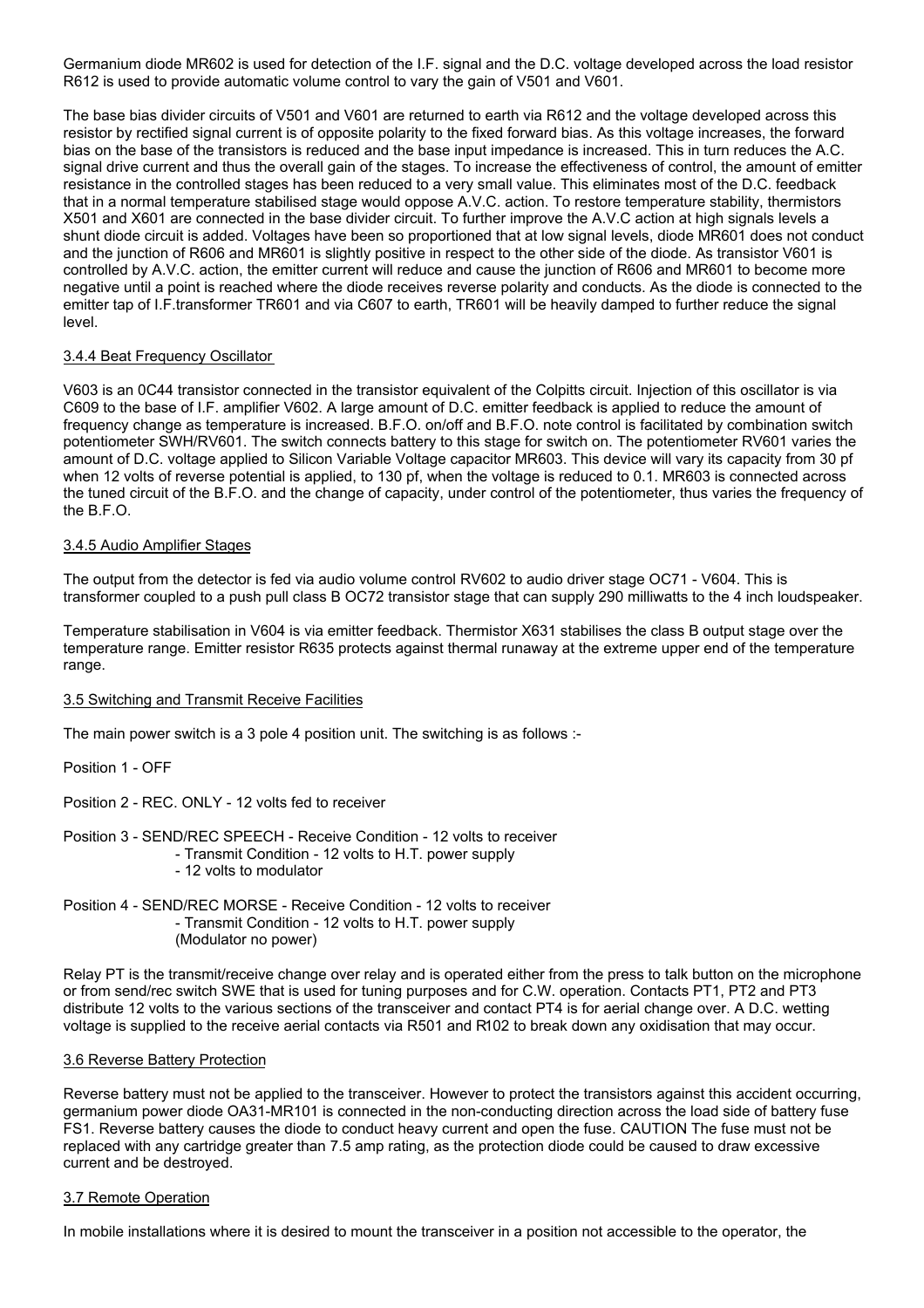microphone and speaker can be extended. For the microphone, a connector is extended from PLA to an additional connector to fit the microphone socket SKC. For the extension speaker, PLC is removed and replaced with an extension connector via pins 1 and 2.

When remote operation is not required, the microphone is fitted on the microphone mount on the front panel of the transceiver and PLA is left in circuit. To fill the cable cut out holes in this case,blank solid rubber grommets replace the ones used for the remote cables.

#### 4. INSTALLATION

To mount the transceiver in a mobile vehicle it essential to provide vibration isolation and the four ant-vibration mounts supplied must be used. These are Silent Block Type BPR15 (Folio 5/4694). The only possible exception to this rule is a sedan car that already has good high frequency vibration isolation.

The battery cable used should be sufficiently heavy to prevent voltage drop. Miniature Multicore cable type Dumetvin small 16A (3E/1541) should be satisfactory. If the dust seal where the cable enters the transceiver via the rubber grommets is not good, pack with plasticine. It should be pointed out to the user that if the dust seal is to be effective, the front cover must be kept in place as much as possible.

In choosing a location on a vehicle for installation, avoid places where high temperatures from the engine, or from the sun, may be encountered. A lead should be run from the earth terminal of the transceiver direct to the vehicle chassis or metal body. Make this as short as possible.

When a whip aerial is used, it should be remembered that the lead to the whip is part of the radiator, and must be kept as short as possible. Shielded cable such as coaxial line should not be used.

#### 5. SETTING UP THE TRANSMITTER

Select the transmitter crystal the same frequency as the operating frequency.

Connect the buffer circuit capacity links for channels A, B or C as required:

| Frequency                   | Tap | Capacity                | Circuit Ref.     |
|-----------------------------|-----|-------------------------|------------------|
| $2.5 - 3.5$ Mcs             | A   | 560 pf                  | C217             |
| $3.5 - 4.75$ Mcs B          |     | $270$ pf                | C <sub>216</sub> |
| $ 4.75 - 6.5 \text{ Mcs} C$ |     | $120$ pf                | C215             |
| $6.5 - 9$ Mcs               | В   | 47 <sub>pf</sub>        | C <sub>214</sub> |
| 9 - 12 Mcs                  |     | No Tap Circuit Cap only |                  |

Connect the PA tank coil L205 fixed taps for channels A, B or C as required :—

| Frequency         | Tap | $\vert$ Turns                    |
|-------------------|-----|----------------------------------|
| $2.5 - 4$ Mc/s    |     | No tap $\vert$ All Turns $\vert$ |
| $4 - 5$ Mc/s      | A   | 25                               |
| $5 - 7.5$ Mc/s    | R   | 22                               |
| $7.5 - 12$ Mc/s C |     | 13                               |

Connect the PA tank circuit capacity for channels A, B or C as required:-

| Frequency Tap              |   | Capacity                                                     | Circuit Ref.     |
|----------------------------|---|--------------------------------------------------------------|------------------|
| $ 2.5 - 3 \text{ Mc/s} $ A |   | $ 100 \text{ pf} $                                           | C <sub>220</sub> |
| $3 - 5$ Mc/s               | B | $ 47$ pf                                                     | C <sub>221</sub> |
|                            |   | $ 5 - 12 \text{ Me/s}  $ No Tap $ $ Circuit Cap. Only $ ---$ |                  |

Set the power switch to send/Rec. Speech, set the meter switch at the rear. of the front panel to the "grid current" position, and allow heaters of transmitter to warm up.

Operate the "Tune & Send Morse" switch and tune the buffer coil slug (L201, L202 or L203) to give maximum reading of grid current on the meter. This should read from 2 to 5 mA (Read the top scale divided by 10).

Restore the meter switch at the rear of the front panel to the "cathode current" position. This is the operational position.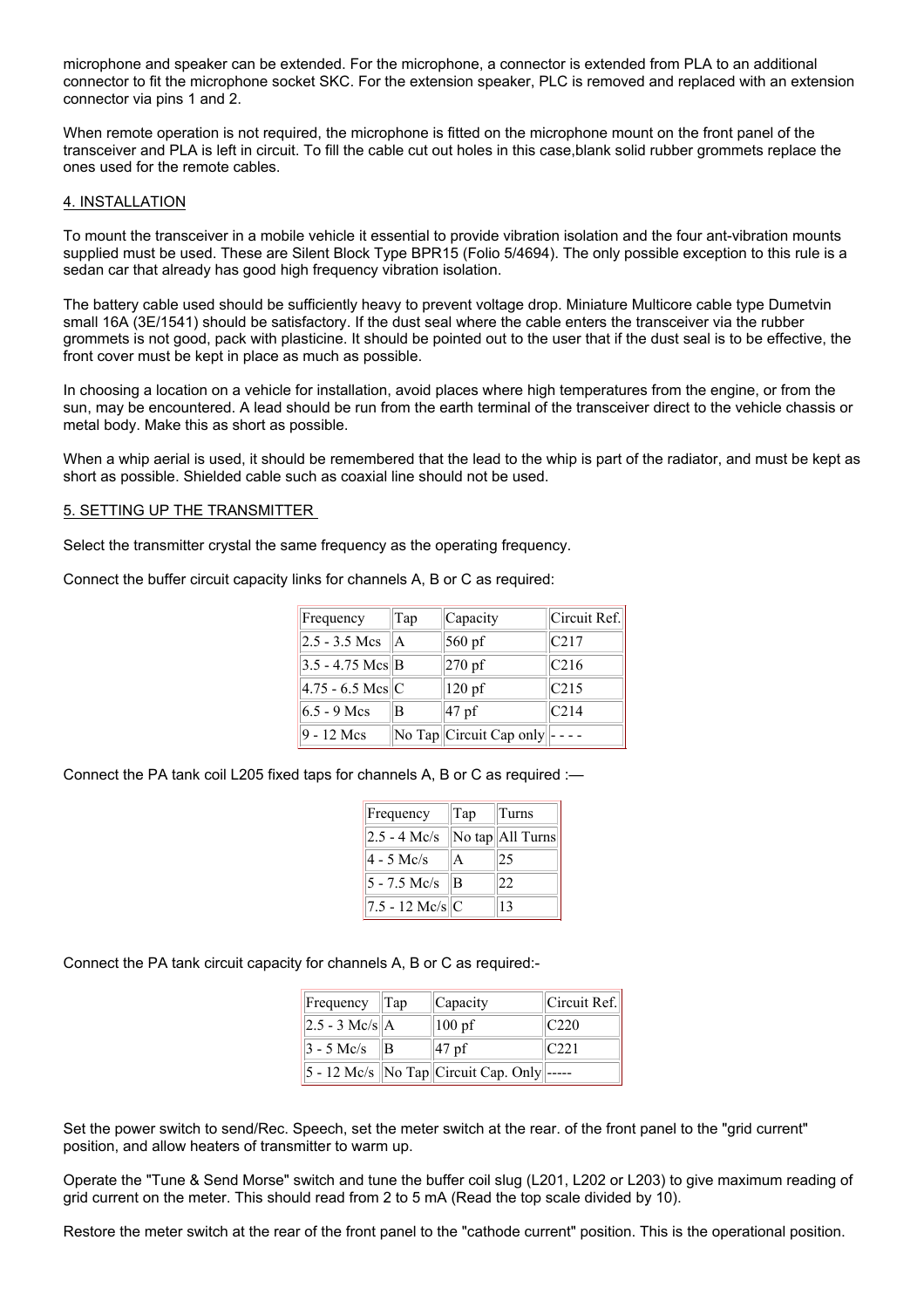Check that the P.A. tank circuit resonates by tuning the P.A. tank Condenser for minimum reading on the meter, now showing cathode current.

#### 5.1 Loading the transmitter to the aerial

#### 5.1.1 Whip Aerial (Aerial switch. in whip position)

Connect link W1, W2, or W3 (for channels A, B or C respectively) to A. This directly joins the aerial loading coil L206 to the coupling taps of L205.

Connect the appropriate loading coil tap for the channel concerned at the top of L206.

The colour code is :—

Channel A Orange Channel B Yellows Channel C Green

Connect the appropriate coupling tap for the channel concerned a few turns up on L205. Minimum coupling is at the right when viewed from the front of the transceiver. The colour code is the same as for L206.

Connect on 0-1 amp R.F. ammeter between the aerial terminal and the whip lead. Resonate the PA tank circuit and adjust the tap on L205 for maximum aerial current. Keep repeating and increase the coupling tap on L206 until all of the following are satisfied:-

The P. A. tuning is resonated i.e tuned for a minimum.

The loaded P.A. cathode current is in the vicinity of 70 ma.

The loading coil is adjusted for maximum aerial current.

The ideal is that the P.A. tuning point should be the same both loaded and unloaded. However in practice, the tap points on the coils are not fine enough to often achieve this. If the unloaded tuning point is near one end of the tuning scale, it is also advisable to arrange the tap in L206 so that the tuning point shifts nearer to the centre of the scale when loaded.

When more than one channel is to be adjusted, the lower frequency channel should be adjusted first and followed in ascending order to the highest frequency channel. The chassis should also be pushed back into its case for all final settings as the case can cause some detuning. Interaction may also be noticed between channels and the procedure may require repeating several times.

If a very high frequency is used and the whip lead is long, the aerial circuit may become inductive. In this case, instead of connecting to tap A, it will be necessary to add capacity by connecting C222, C223 or C224, ( taps B, C or D) to Wi, W2 or W3. Note that if this is used, more capacitive reactance than necessary is added, and the aerial circuit is still adjusted by L206.

#### 3.1.2 Long Wire Aerial (Aerial switch in Long Wire position)

It is proposed that where possible, the aerial will consist of tapped sections to provide 0.25 wave lengths for each frequency used. In most cases the aerial will be nominally resistive and the loading coil L206, or the series loading capacitors will not be required. Assuming this to be correct, set up as follows :-

Connect link L1, L2, or L3 (for channels A, B or C respectively) to A, i.e. no series capacity.

Connect the appropriate loading coil tap for the channel concerned at the top of L206, i.e. no series inductance.

The colour code is :- Channel A Black or Blue Channel B Brown Channel C Red

Resonate the PA tank circuit and adjust the appropriate tap on L205 until the loaded resonant cathode current is in the vicinity of 70 mA. The colour code is the same as for L206.

If the loaded resonant tuning point is not near the unloaded point, or if it tends to tune off the scale, the following may be necessary:-

(1)Add turns to L206 if the aerial circuit is capacitive, or,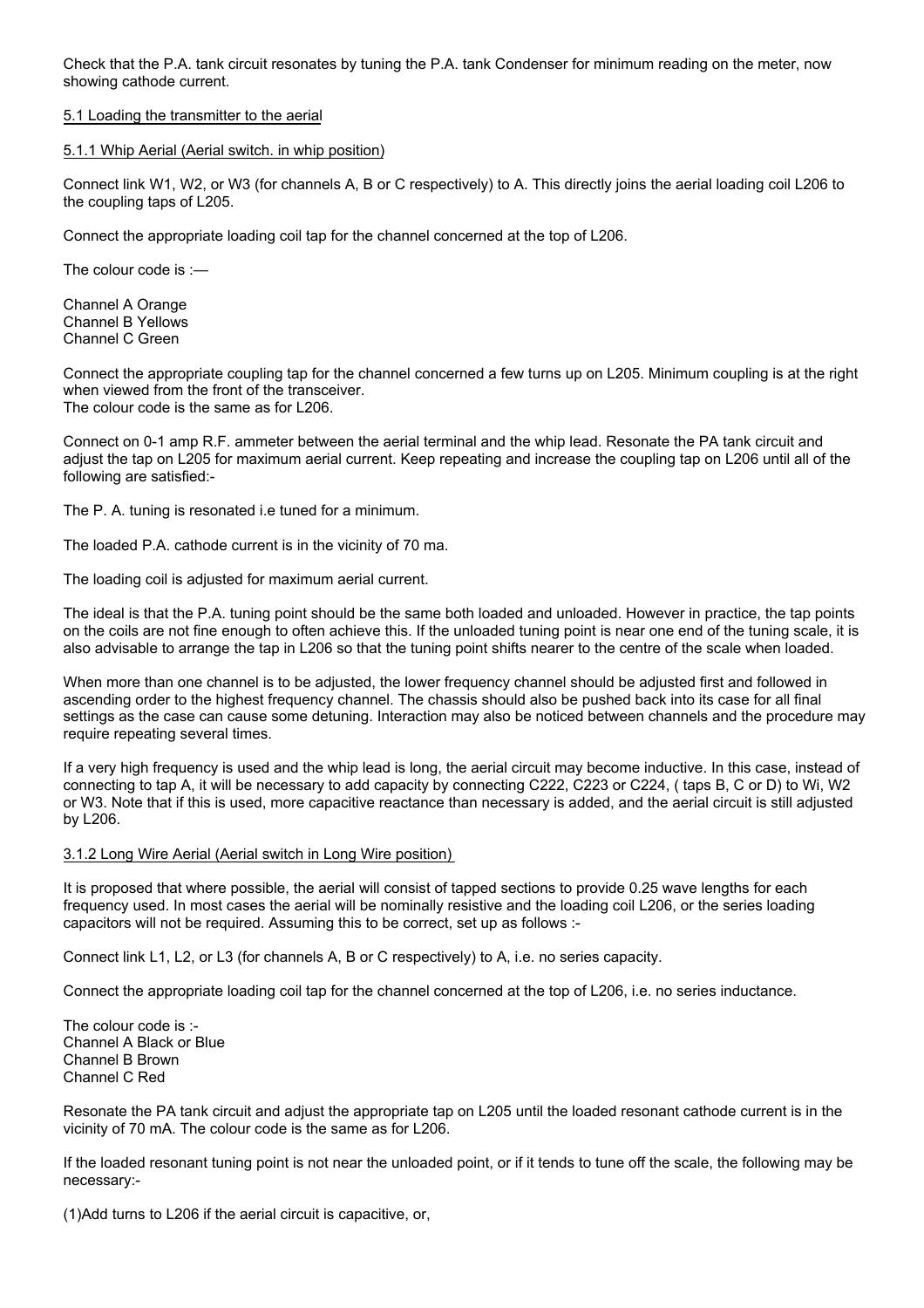(2)Connect capacity if the aerial circuit is inductive, (and adjust as in the case of the whip aerial).

The procedure of adjusting in order of frequency, final adjusting within the case, and interaction between channels (as referred to in the whip adjustment), still applies for long wire.

Interaction may also occur between long wire and whip adjustments and all settings of both should be rechecked several times.

#### 6. SETTING UP THE RECEIVER CRYSTAL LOCKED

A crystal is selected either 455 Kc/s above or 455 Kc/s below the operating frequency. Connect the fixed capacity links on the aerial and R.F. tuned circuits to channel A or channel B taps as required :–

| Frequency                | Tap | Capacity                              | Capacitor aerial Capacitor R.F.<br>tuned circuit | tuned circuit    |
|--------------------------|-----|---------------------------------------|--------------------------------------------------|------------------|
| $2.5 - 3.5$ M/cs $  A  $ |     | 470 pf                                | C514                                             | C <sub>526</sub> |
| $3.5 - 4.75$ Mc/s B      |     | $240$ pf                              | C513                                             | C <sub>525</sub> |
| $4.75 - 6.5$ Mc/s C      |     | $120$ pf                              | C <sub>512</sub>                                 | C <sub>524</sub> |
| $6.5 - 9$ Mc/s           | D   | $33$ pf                               | C <sub>511</sub>                                 | C523             |
| $9 - 12$ Mc/s            |     | $\ N$ o Tap $\ $ Circuit Cap.<br>only |                                                  |                  |

Connect a signal generator across the aerial terminals and an output meter across the speaker connector. Set the signal generator on modulation and near the operating frequency.

Adjust the signal generator frequency for maximum audio output.

Adjust the RF coils (TR509 or TR510) and the aerial circuit coils (TR504 or T2505) for maximum audio output.

Check that approximately 1 microvolt modulated with 400 c/s at 30% will give an audio output of 50 millivolts with a signal to noise ratio of 6 db.

## 7. PRECAUTIONS IN SERVICING AND OPERATION

(1) Do not connect to reverse battery.

(2) Do not operate in the field of other transmitters, particularly if the transceiver receiver is tuned to the same frequency. This operation can cause destruction of the RF amplifier transistor. The fault symptoms are operation normal except for serious loss of sensitivity.

(3) Always use a high resistance voltmeter when taking measurements on the transistor circuits. At least 100,000 ohms per volt is recommended. A vacuum tube voltmeter is ideal. Too low a resitance voltmeter apart from giving incorrect readings can sufficiently unbalance biasing circuits to cause collector current overload.

(4) Be careful in taking measurements with voltmeter probes. If the base circuit is accidentally short circuited to the collector circuit, the transistor will be destroyed.

(5) Where it is necessary to feed an oscillator to various transistor stages for fault tracing, always couple through a small capacitor to provide D.C. isolation. Do not use too large a value as the charge current could be sufficient to ruin a transistor.

(6) Do not operate in temperatures above 65°C and do not store in locations above 75°C

Sectional circuit sensitivity figures and voltage analysis figures are listed to assist in locating faults. As far as the receiver is concerned, it should be possible to locate the source of the fault by checking stage sensitivity point to point to locate the offending stage. The voltage analysis should then help to locate the faulty component in this stage.

#### 8.1.1 RF and IF sensitivities (approx. values)

All measurements are the A.C. input voltages applied to the stages concerned necessary to give 50 milliwatts of audio output. In each case the voltage is supplied from a 50 ohm generator source through a 0.01 mfd capacitor and the voltage quoted is the source voltage. If a 10 ohm signal generator is used, a 39 ohm resistor is connected in series. The generator is modulated 30% at 400 Kc/s. The receiver volume control is set at maximum.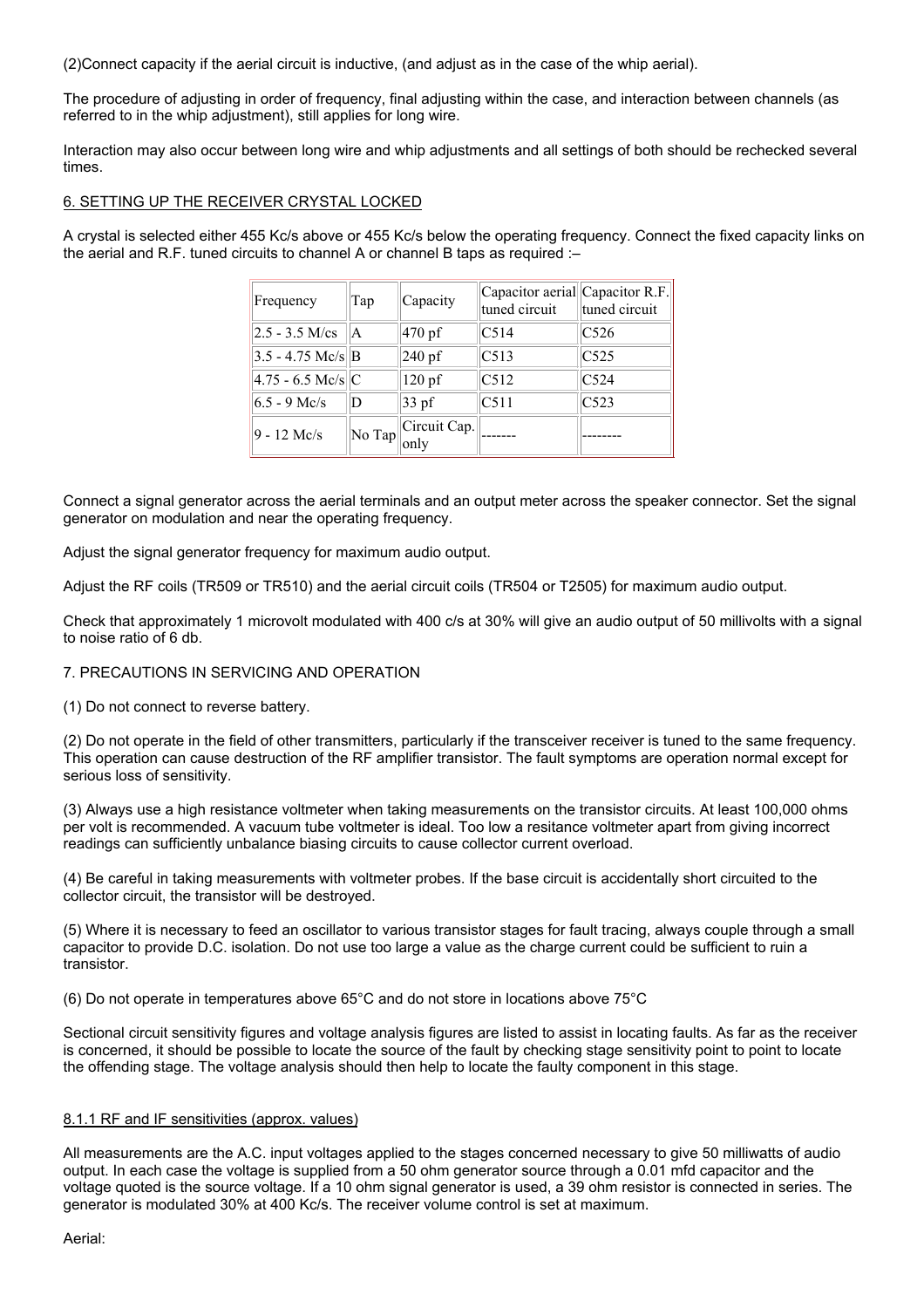HF Bands - 1 microvolt B/C Band — 5 microvolts

Mixer (V502) Base HF Bands - 3 microvolts B/C Band - 5 microvolts At IF Frequency (455 Kc/s) - 1 microvolt

1st IF amp (V601) Base - 60 microvolts

2nd IF amp (V602) Base - 2.5 millivolts

Detector Diode (MR602) Connection to TR603 - 150 millivolts

#### 8.1.2 Audio Sensitivities

Voltages quoted are the audio input levels at 1000 c/s applied to the stages concerned necessary to give 50 milliwatts of audio output. A 0.5 mfd isolating capacitor is used in each case.

Audio driver (V604) Base - 15 millivolts

Audio driver (V604) Collector - 1.3 volts

If a suitable sensitive instrument is not available to measure the base input audio voltage to V604, the audio signal generator can be applied via a 1000 ohm resistor and a 10 ohm resistor in series and the resistor junction coupled to the transistor base. The voltage can then be measured across the total network and divided by 100.

#### 8.1.3. Speech Amplifier sensitivity

The overall gain of the speech amplifier and modulator may be checked using the test arrangement specified in paragraph 10.2. The input level to the speech amplifier, with the control RV301 set for maximum gain, is minus 80 dBm for full modulation with the PA - Ik set at 70 mA. After this test is concluded, RV301 must be reset as outlined in paragraph 10.2.

#### 8.2 Voltage Analysis

#### 8.2.1 Voltage Analysis Receiver

| Transistor<br>Emitter<br>Collector<br><b>Base</b><br>Remarks<br>V501 R.F. Amps<br>$-0.2V$<br>$-0.4V$<br>$-11.5V$<br>(No signal input)<br>V501 tl<br>$\mathbf{u}$<br>$-0.1V$<br>$-0.3V$<br>$-12V$<br>(100 microvolts input<br>to $aer.$ )<br>V502 Mixer<br>$-1.4V$<br>$-1.5V$<br>$-11.5V$<br>V503 Osc.<br>$-1.6v$<br>$-1.5V$<br>$-11.5V$<br>(Varies with frequency)<br>V601 I.F. Amp 1<br>$-0.3V$<br>$-0.15V$<br>$-10V$<br>no signal input)<br>$+1$<br>$\mathbf{u}$<br>$-0.05V$<br>$-0.2V$<br>$-12V$<br>(100 microvolts input<br>to $aer.$ )<br>V602 I.F. Amp 2<br>$-3V$<br>$-3.2V$<br>$-9.5V$<br>V603 B.F.O.<br>(B.F.O. Switched on)<br>$-6.5V$<br>$-2.4V$<br>$-2.5V$<br>V604 and Driver<br>$-2V$<br>$-1.9V$<br>$-11.5V$<br>V605 output<br>$-0.25V$<br>$-0.1V$<br>(no signal input)<br>$-12V$<br>V606 output<br>$-0.1V$<br>$-0.25V$<br>$-12V$<br>(no signal input) |  |  |  |
|--------------------------------------------------------------------------------------------------------------------------------------------------------------------------------------------------------------------------------------------------------------------------------------------------------------------------------------------------------------------------------------------------------------------------------------------------------------------------------------------------------------------------------------------------------------------------------------------------------------------------------------------------------------------------------------------------------------------------------------------------------------------------------------------------------------------------------------------------------------------|--|--|--|
|                                                                                                                                                                                                                                                                                                                                                                                                                                                                                                                                                                                                                                                                                                                                                                                                                                                                    |  |  |  |
|                                                                                                                                                                                                                                                                                                                                                                                                                                                                                                                                                                                                                                                                                                                                                                                                                                                                    |  |  |  |
|                                                                                                                                                                                                                                                                                                                                                                                                                                                                                                                                                                                                                                                                                                                                                                                                                                                                    |  |  |  |
|                                                                                                                                                                                                                                                                                                                                                                                                                                                                                                                                                                                                                                                                                                                                                                                                                                                                    |  |  |  |
|                                                                                                                                                                                                                                                                                                                                                                                                                                                                                                                                                                                                                                                                                                                                                                                                                                                                    |  |  |  |
|                                                                                                                                                                                                                                                                                                                                                                                                                                                                                                                                                                                                                                                                                                                                                                                                                                                                    |  |  |  |
|                                                                                                                                                                                                                                                                                                                                                                                                                                                                                                                                                                                                                                                                                                                                                                                                                                                                    |  |  |  |
|                                                                                                                                                                                                                                                                                                                                                                                                                                                                                                                                                                                                                                                                                                                                                                                                                                                                    |  |  |  |
|                                                                                                                                                                                                                                                                                                                                                                                                                                                                                                                                                                                                                                                                                                                                                                                                                                                                    |  |  |  |
|                                                                                                                                                                                                                                                                                                                                                                                                                                                                                                                                                                                                                                                                                                                                                                                                                                                                    |  |  |  |
|                                                                                                                                                                                                                                                                                                                                                                                                                                                                                                                                                                                                                                                                                                                                                                                                                                                                    |  |  |  |
|                                                                                                                                                                                                                                                                                                                                                                                                                                                                                                                                                                                                                                                                                                                                                                                                                                                                    |  |  |  |

MR602 - Detector diode load. R612 - No signal: -0.1V - 100uV input: +0.06V

#### 8.2.2 Voltage Analysis Transmitter (PA - IK Loaded to 70 ma)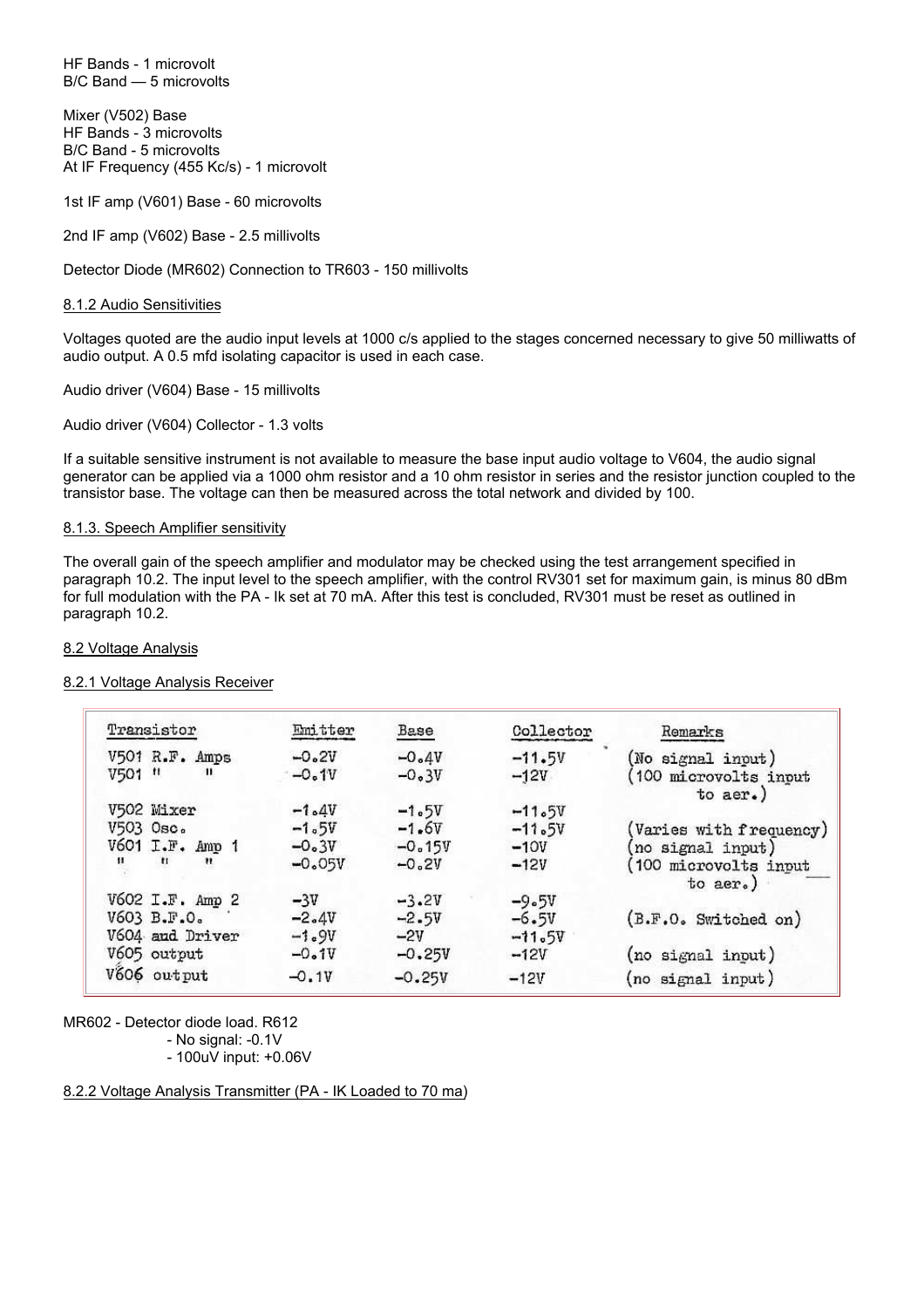| Valve                                                                | Cath.           | Cont Grid        | Screen Grid        | Plate            | Remarks                                           |
|----------------------------------------------------------------------|-----------------|------------------|--------------------|------------------|---------------------------------------------------|
| V201-Xtal Osc.<br>n<br>$^{\prime\prime}$<br>$\mathbf{u}$             | 0<br>0          | $-5V$<br>$-1V$   | $+170V$<br>$+ 75V$ | $+50V$<br>$+15V$ | *(Normal operation)<br>(Xtal Removed)             |
| V202-Buffer Amp<br>$\mathbf{u}^*$<br>$^{\prime\prime}$<br>$^{\rm H}$ | $+22V$<br>+20V  | $-25V$<br>$-3V$  | $+215V$<br>$+260V$ |                  | +215V *(Normal operation)<br>+260V (Xtal Removed) |
| V203-Power Amp<br>11.<br>Ħ                                           | $+16V$<br>$+9V$ | $-12V$<br>$-12V$ | +150V<br>+220V     | $+375V$          | +360V *(Normal operation)<br>(Xtal Removed)       |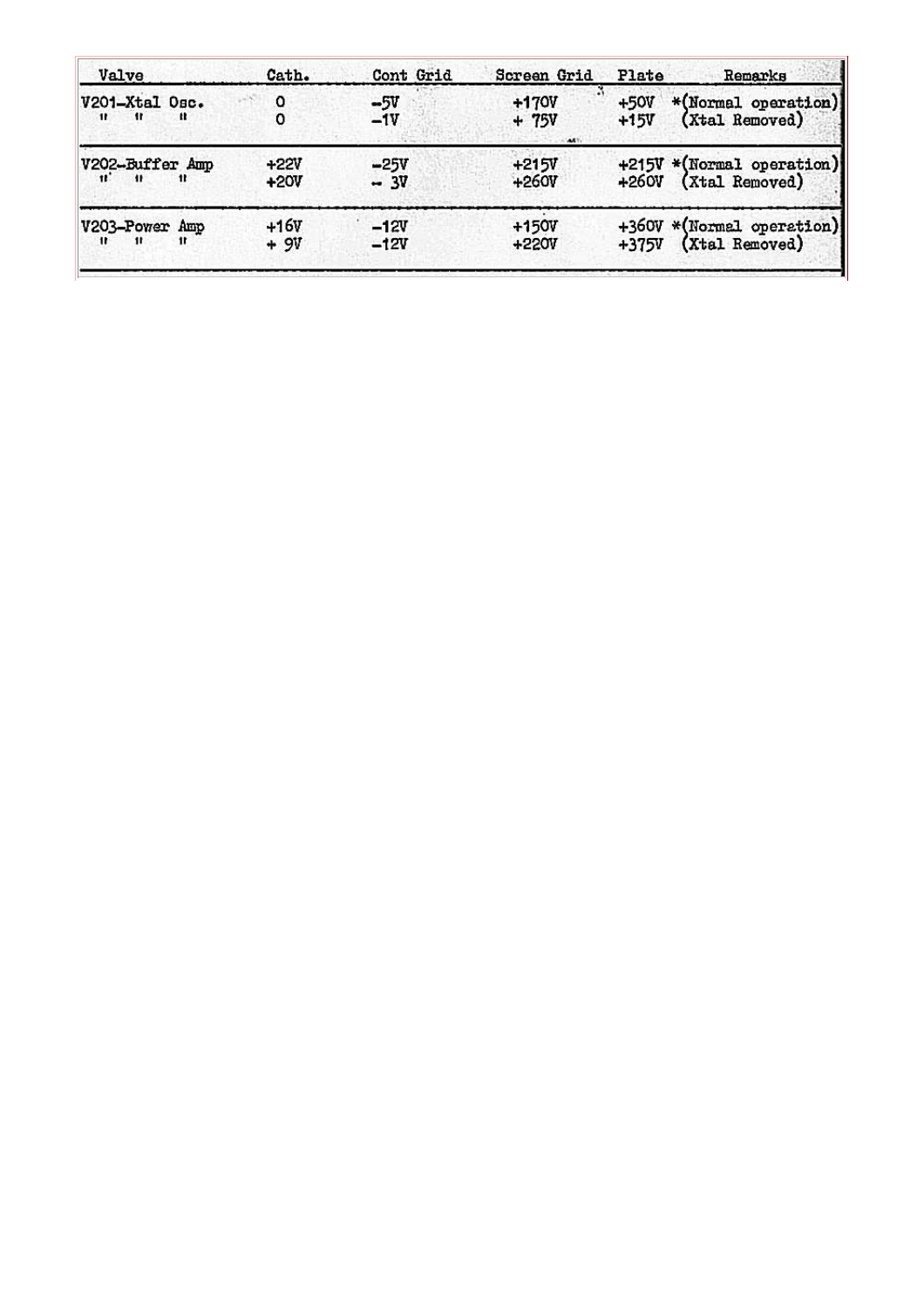#### P.A. IK (Key up condition) = 39ma. \* Note. As detuning occurs with measurement, readings are only a guide.

## 8.2.3 Voltage Analysis Modulator (No audio input)

| Transistor                           | Emitter            | <b>Base</b>      | Collector        |
|--------------------------------------|--------------------|------------------|------------------|
| V301 Micro Pre-amp<br>V302 Audio amp | $-2.8V$<br>$-3.3V$ | $-3V$<br>$-3.5V$ | $-5V$<br>$-6.8V$ |
| V303 Audio driver                    | $-2V$              | $-2.25V$         | $-11.5V$         |
| V304 Modulator                       | ٥                  | $-0.15V$         | $-12V$           |
| V305 Modulator                       | 0                  | $-0.15V$         | $-12V$           |

## 8.2.4 Voltage Anlaysis H.T. Power Supply

| Transistor Emitter Base Collector |         |                 |  |
|-----------------------------------|---------|-----------------|--|
| V401                              | $-0.1V$ | $  +2,5V  -12V$ |  |
| V402                              | $-0.1V$ | $  +2.5V  -12V$ |  |

H.T. output Voltage 360 (Transmitter loaded to 70 ma PA - IK)

H.T. output Voltage 380 (Xtal removed)

H.T. Total current — 95 ma (Transmitter loaded to 70 ma PA - IK)

## 9. RECEIVER ALIGNMENT

#### 9.1 I.F. Stages

Connect a signal generator tuned to 455 Kc/s to the base of the mixer V502 through a 1000 ohm resistor and a 1000 pf capacitor. Accurately calibrate the signal generator on this frequency against a known accurate signal source such as a heterodyne wavemeter. This is important because if the IF Frequency is not accurate, the receiver will not align correctly in crystal locked condition.

Connect an output meter to the speaker output connector and with the RF signal tone modulated, adjust the slugs of TR601, TR602 and TR603 for maximum audio output. Repeat the process until no further improvement is shown.

Under normal conditions in the field, neutralisation of the IF stages will not require checking, however, if the receiver is being aligned for the first time following manufacture, or if TR602 or TR603 is changed in the field, this must be checked to ensure that the secondaries of TR602 and TR603 are phased correctly. The effects of incorrect neutralisation are :-

Tendency to instability in the IF stages.

Asymmetrical selectivity curve.

Interaction between tuning of IF transformers.

A neutralisation check method is described in Appendix 1 (Paragraph 10).

0n completion of alignment, lock the IF coil slugs with shellac.

## 9.2 RF Stages

Before alignment, check that the dial pointer corresponds to the left hand horizontal line above the Mc/s markings on the dial scale when the tuning gang is set at minimum capacity. At this setting the pointer should be parallel with the top and bottom of the transceiver case. Note that the type of tuning gang used will not quite cover 180 degrees and the dial will not quite rotate to a parallel point at the high capacity end.

To eliminate the chance of detuning when the cover is replaced, it is preferable to align the RF stages with a dummy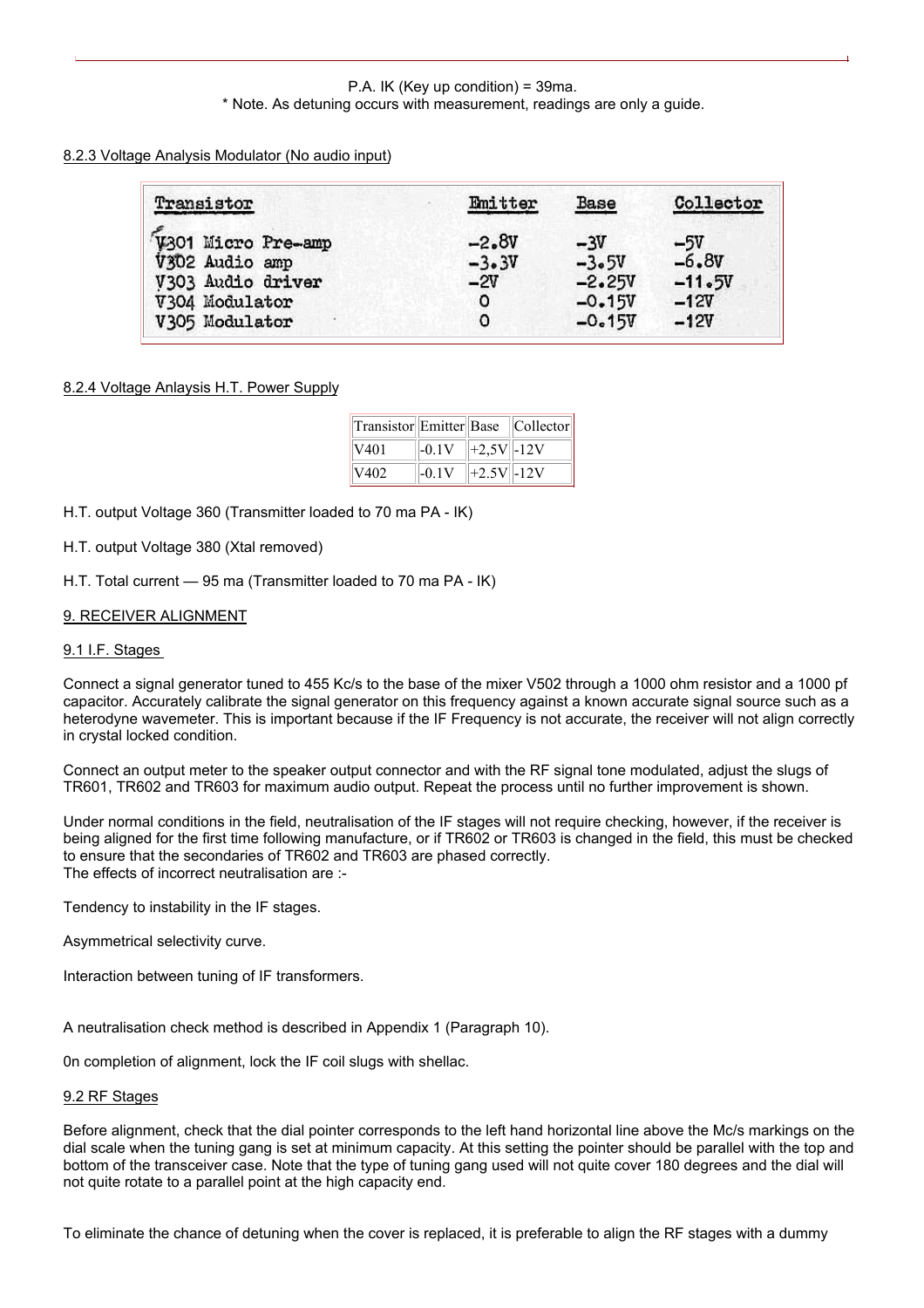cover in place drilled for access to coils and trimmers.

#### 9.2.1 Location of Coils and Trimmers

In the RF assembly, the location of the various sections are as follows :-

Front compartment - Aerial circuit coils and trimmers.

Centre compartment - RF circuit coils and trimmers.

Rear compartment - Oscillator circuit coils and trimmers.

All the coils are designated with their circuit reference and the trimmers are marked 1, 2 or 3 to indicate the Band number.

In each compartment, Band 1 coils and trimmers are nearest the front, Band 2 in the centre and Band 3 at the rear.

Proceed with alignment in ascending order Band 1, 2 and 3.

#### 9.2.2 Band 1 - Broadcast, 550 - 1600 Kc/s

(1) Set the signal generator on 600 Kc/s and adjust TR511 to make the pointer on the tuning dial read 600 Kc/s on the scale.

(2) Set the signal generator on 1450 Kc/s and adjust C535 to make the pointer on the tuning dial read 1450 Kc/s on the scale. C535 is the front trimmer in the rear compartment.

(3) Repeat 1 and 2 a number of times until both conditions are satisfied.

(4) Set the signal generator on 600 Kc/s and adjust TR501 and TR506 for maximum audio output when the receiver is tuned to that frequency.

(5) Set the signal generator on 1450 Kc/s and adjust C503 and C516 for maximum audio output when the receiver is tuned to that frequency. C503 and C5I6 are the front trimmers in the front and centre compartments.

(6) Repeat 4. and 5 a number of times until no further improvement is noticeable.

#### 9.2.3 Band 2 - 2.5 to 7 Kc/s

(1) Set the signal generator on 2.7 Mc/s and adjust TR512 to make the pointer on the tuning dial read 2.7 Mc/s on the scale.

(2) Set the signal generator on 6.3 Mc/s and adjust C537 to make the pointer on the tuning dial read 6.3 Mc/s on the scale. C537 is the centre trimmer in the rear compartment.

(3) Repeat 1 and 2 a number of times until both conditions are satisfied.

(4) Set the signal generator on 2.7 Mc/s and adjust TR502 and TR507 for maximum audio output when the receiver is tuned to that frequency.

(5) Set the signal generator on 6.3 Mc/s and adjust C504 and C517 for maximum audio output when the receiver is tuned to that frequency. C504 and C517 are the centre trimmers in the front and centre compartments.

(6) Repeat 4. and 5 a number of times until no further improvement is noticeable.

#### 9.2.4 Band 3 - 7 to 20 Mc/s

(1) Set the signal generator on 7.7 Mc/s and adjust TR513 to make the pointer on the tuning dial read 7.7 Mc/s on the scale.

(2) Set the signal generator on 18 Mc/s and adjust C540 to make the pointer on the tuning dial read 18 Mc/s on the scale. C540 is the rear trimmer in the rear compartment.

(3) Repeat 1 and 2 a number of times until both conditions are satisfied.

(4) Set the signal generator on 7.7 Mc/s and adjust TR503 and TR508 for maximum audio output when the receiver is tuned to that frequency

(5) Set the signal generator on 13 Mc/s and adjust C505 and 0513 for maximum audio output when the receiver is tuned to that frequency. C505 and C518 are the rear trimmers in the front and centre compartments.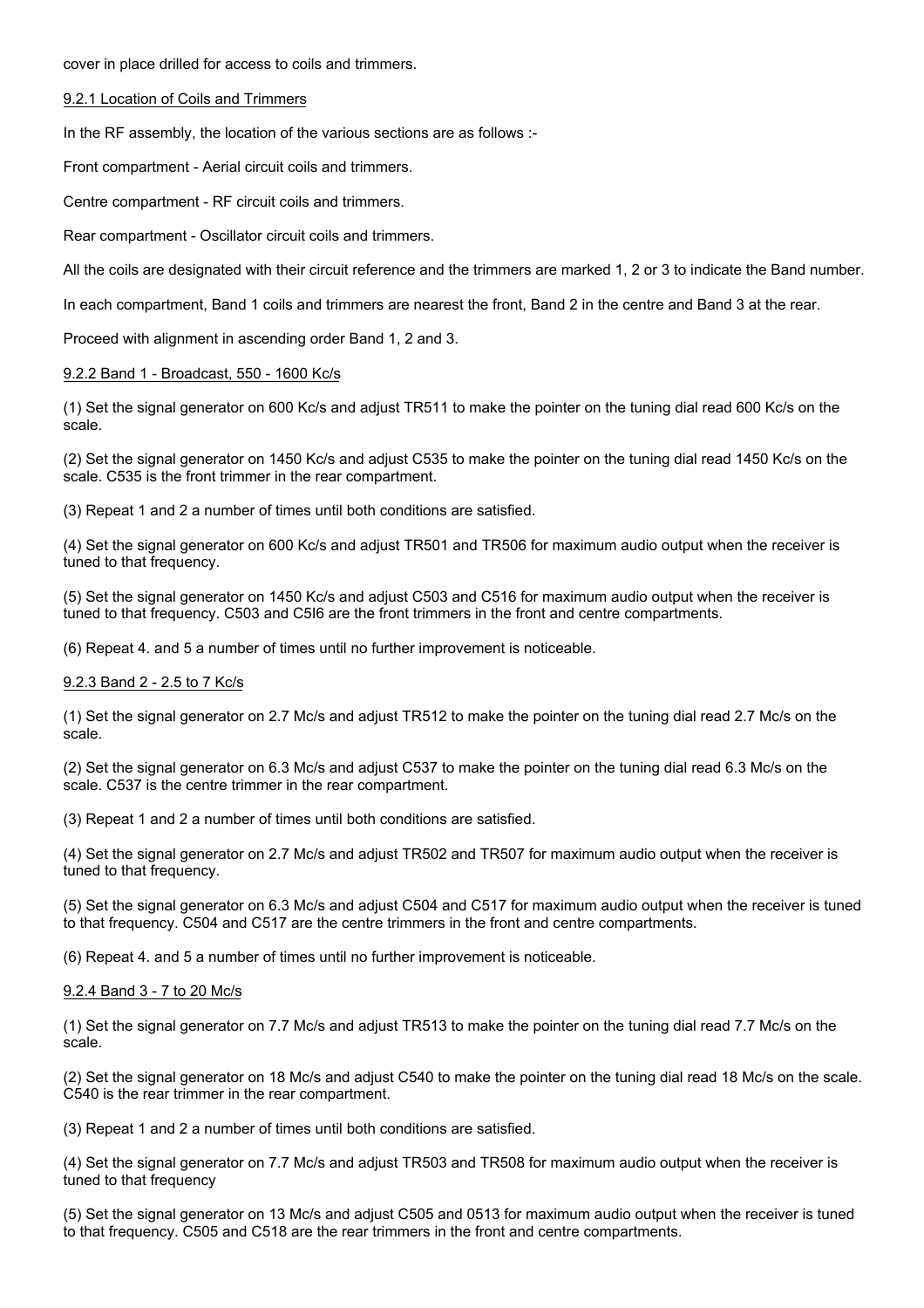(6) Repeat 4 and 5 a number of times until no further improvement is noticeable.

#### 9.2.5 Locking of adjustments

All RF coils are fitted with a piece of 1 mm Symel sleeving to prevent the slug working loose.

The trimmers should be sealed with a small amount of shellac.

#### 9.2.6 Centre Tracking Points

The centre tracking points should occur near 1025 Kc/s for Band 1, 4.5 Mc/s for Band 2, and 12.85 Mc/s for Band 3. If there is a serious loss of sensitivity in the centre of the band, the padder condensers C530, C531 and C532 should be suspect. The effect could also be caused by peaking up one end of a band on the image frequency instead of the signal frequency. Note that on the tuning dial, the image frequency should always be higher than the signal frequency.

#### 10. Adjustment of Modulator and Speech Amplifier.

#### 10.1. Adjustment Modulator Collector current

Disconnect the centre tap of the primary of modulation transformer TR302 and insert a milliameter in series with the tap and the connecting wire. Set the tap on base bias resistor R322 to give 60 mA collector current.

Precaution - To prevent damage to the transistors due to overbias condition, resistor R322 should be initially set at maximum resistance and the tap then gradually shifted until the correct collector current is obtained.

#### 10.2- Adjustment of Modulation Level and performance checks.

The gain of the speech amplifier is adjusted by potentiometer RV301. The nominal setting is such that when a 1000 c/s tone is fed to the 50 ohm input at a level of minus 60 dBm, the transmitter , when loaded to a P. A. - Ik of 70 mA, will be modulated 50%. To check specifications for frequency response, noise level,and harmonic distortion, as quoted in paragraphs 1.2 (f), (g) and (h), the speech amplifier is set in this nominal condition. The input is fed from a 600 ohm balanced audio oscillator via a 600 ohm balanced adjustable attenuator and a 600 to 50 ohm transformer. Due to the chance of noise pick up and R. F. feedback, all leads must be shielded and a transformer used with an electrostatic shield to prevent longitudinal effects. The modulation is checked with a suitable modulation monitor. If noise and distortion measurements are to be carried out, the output is coupled to a noise and distortion meter.

The final setting of RV301 is dependent on the output level of the microphone and should be set on speech with the particular microphone allocated to the transceiver. This is important as some discrepancy will be found in the output level of various microphones. The speech level is set such that the peaks of speech fully modulate the carrier. This is preferably checked by observing the modulation pattern on a cathode ray oscilloscope rather than using the modulation monitor which may not follow the speech peaks.

#### 11 APPENDIX I

#### Neutralisation Check of IF Amplifiers V601 and V602

A signal generator is required to feed on output of at least 100 millivolts to the secondary of the stage output transformer. This is fed via a 1000 ohm resistor and a 1000 pf capacitor at the IF frequency 455 Kc/s. A detector is also required with at least 40 microvolts, or better sensitivity. This could be an amplifier followed by a C.R.O., a V.T.V.M., or a multimeter. A signal tracer operational on 455 Kc/s with V.T.V.M. fitted is quite a useful instrument for the purpose. The detector is coupled via a 1000 pf capacitor from the base of the stage concerned. The connections for both stages are as follows :-

#### V601 Signal Generator - connect to V602 base

Detector - connect to V601 base

V602 Signal Generator - connect to the hot side of TR603 secondary

#### Detector - connect to V602 base

For the neutralisation check, the converter oscillator must be disabled. This can be achieved by switching to a crystal locked position and removing the crystal. The A.V.C. must also be disabled. This can be achieved by opening one leg of detector diode MR602.

To check for correct phasing of the neutralising circuit, neutralising capacitor C604 (for V601), or C610 (for V602), is disconnected. If the detected level rises, then the phasing can be assumed to be correct. If the level falls, the secondary